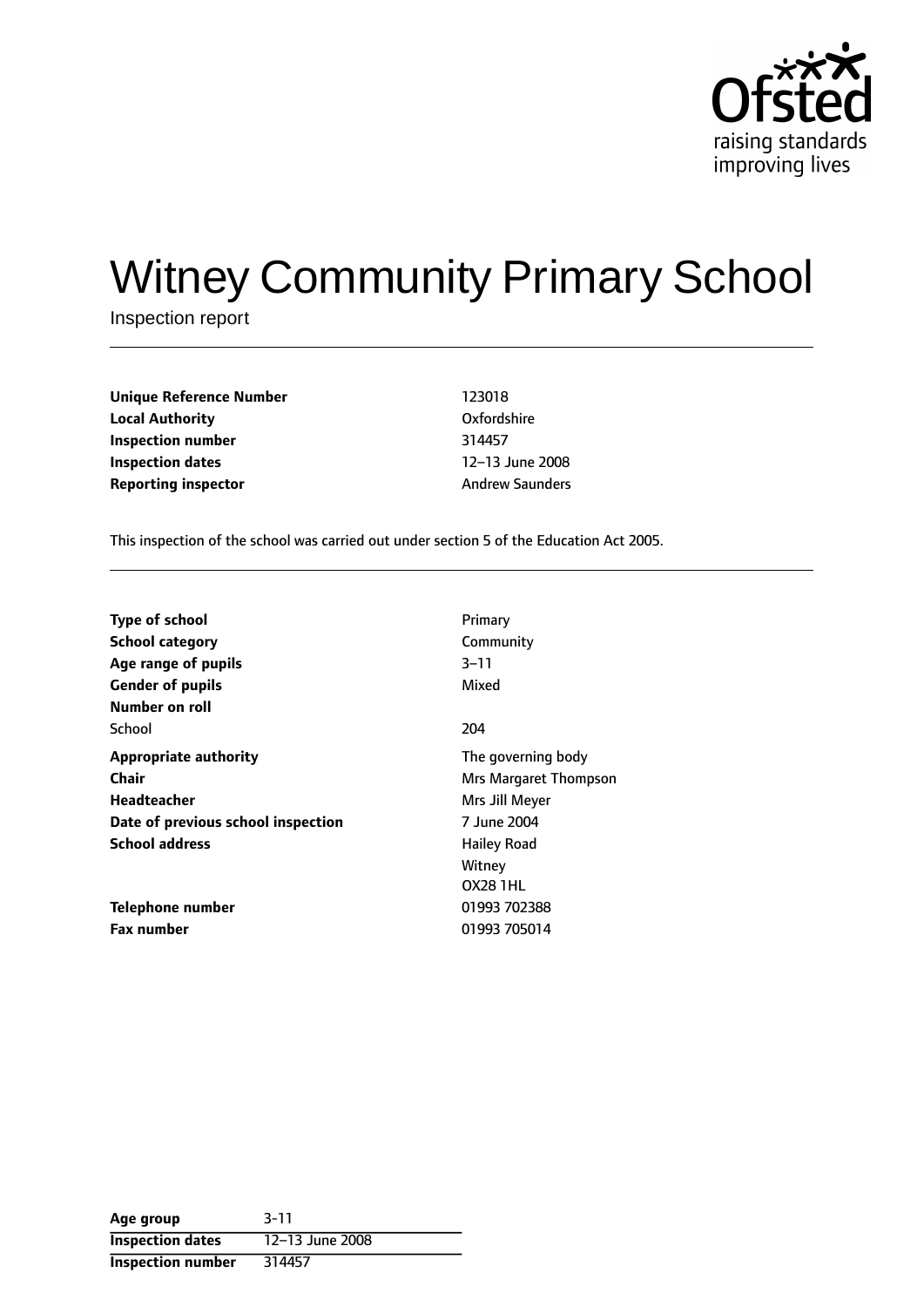.

© Crown copyright 2008

#### Website: www.ofsted.gov.uk

This document may be reproduced in whole or in part for non-commercial educational purposes, provided that the information quoted is reproduced without adaptation and the source and date of publication are stated.

Further copies of this report are obtainable from the school. Under the Education Act 2005, the school must provide a copy of this report free of charge to certain categories of people. A charge not exceeding the full cost of reproduction may be made for any other copies supplied.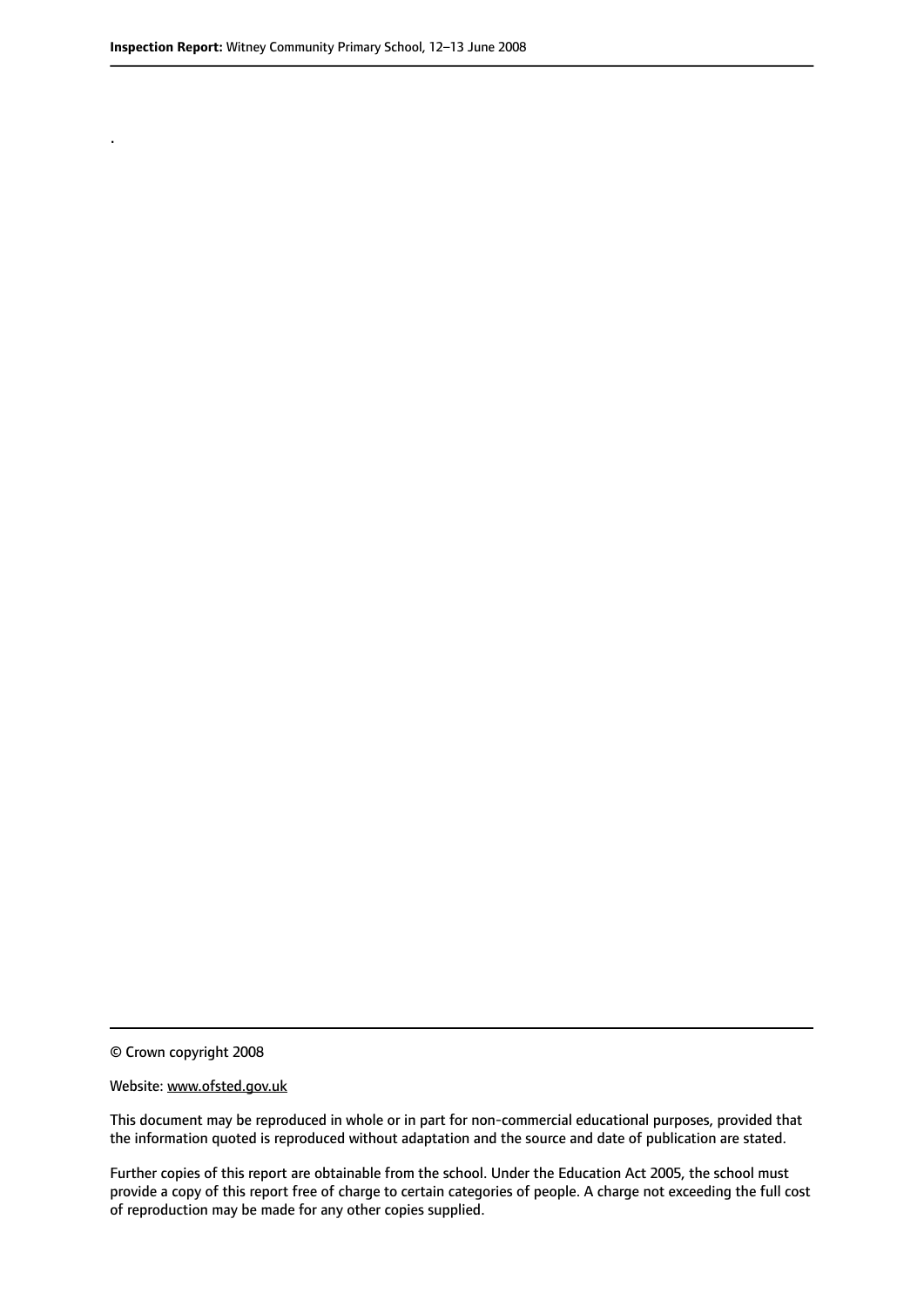# **Introduction**

The inspection was carried out by two Additional Inspectors.

#### **Description of the school**

This is an average sized school on the town's outskirts. The proportion of pupils eligible for free school meals is broadly in line with national figures, although higher in some year groups. The proportion of pupils from ethnic minorities or with English as an additional language is low but increasing. The number of pupils with moderate learning difficulties is broadly average for a school of this size. The school has been recognised in the Healthy Oxfordshire Schools Award Scheme and has the Active Sportsmark.

#### **Key for inspection grades**

| Grade 1 | Outstanding  |
|---------|--------------|
| Grade 2 | Good         |
| Grade 3 | Satisfactory |
| Grade 4 | Inadequate   |
|         |              |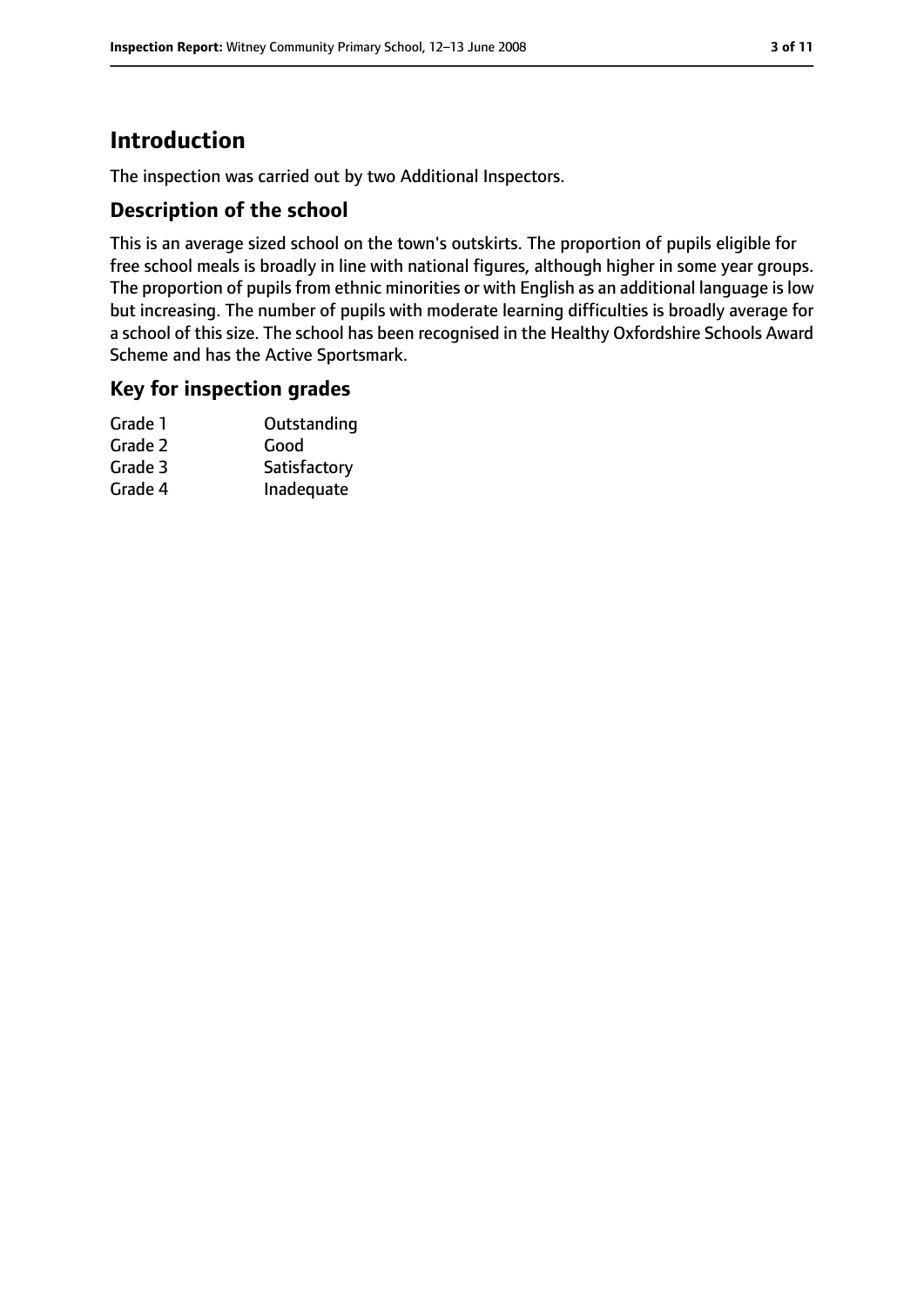# **Overall effectiveness of the school**

#### **Grade: 3**

This is a satisfactory school, where pupils reach standards that are broadly average by the end of Year 6. Teachers know the pupils well and care a great deal for them, which leads to good personal development for the pupils. However, on occasions teachers have insufficiently high expectations of pupils, particularly those who are more able. This results in pupils being insufficiently challenged in lessons. Consequently, teaching and learning are currently satisfactory.

Pupils' achievement issatisfactory. Children enter the Foundation Stage with capabilities broadly in line with the level expected for their age and make sound progress to reach most of the goals set for children of that age. This rate of progress continues in Key Stages 1 and 2. Results in Key Stage 2 national tests have been erratic in recent years, particularly in English where they were below average. Work scrutiny shows an improving picture and standards are now broadly average, although still lower in English than mathematics and science. Pupils who find learning more difficult are suitably supported by the school and make satisfactory progress.

Pupils are friendly and chat confidently to adults. They enjoy using the spacious grounds and good resources outside of lessons. Most pupils enjoy learning, behave well and are happy to come to school. They are caring and like taking on responsibilities. They know well about how to stay healthy and keep themselves safe. Most parents feel that the school takes good care of their children and that the teachers are approachable and know the children well. Whilst some parents wrote that there was good communication from the school, a few felt that more could be done. However, the school has provided effective opportunities for this, such as the coffee mornings, curriculum evenings, surveys and the well regarded website.

The academic support and guidance pupils receive is satisfactory. There are inconsistencies in the degree to which teachers give pupils specific advice in marking and about how they can improve their work during lessons; where this happens the progress of pupils slows.

The curriculum is satisfactory. The new approach to planning work around topics is working well, such as when pupils are motivated by a visit to a Victorian farm. This helps pupils to see the relevance of their learning. Good links with the secondary school help to ensure a smooth transition to the next stage of their education.

Senior leaders have developed effective systems to encourage good behaviour. Pupils are responding well to the recently introduced privilege system. The school has established a good range of partnerships outside the school that benefit learners, such as businesses, churches and representatives of other faiths. Governors are supportive and have been particularly successful in managing budgetary issues. The track record of improvement, such as the development of writing, the improvement of behaviour, and the more effective use of pupil progress tracking systems indicates a satisfactory capacity to improve further.

### **Effectiveness of the Foundation Stage**

#### **Grade: 3**

There are good systems in place for children starting school that take into account the needs of individuals. Children are well cared for, and adults place importance on developing social skills. Consequently they make good progress in their personal development. Children behave well, and are keen to get involved. However, some do not access the full range of tasks. This is because they are not always encouraged to show their own initiative when making decisions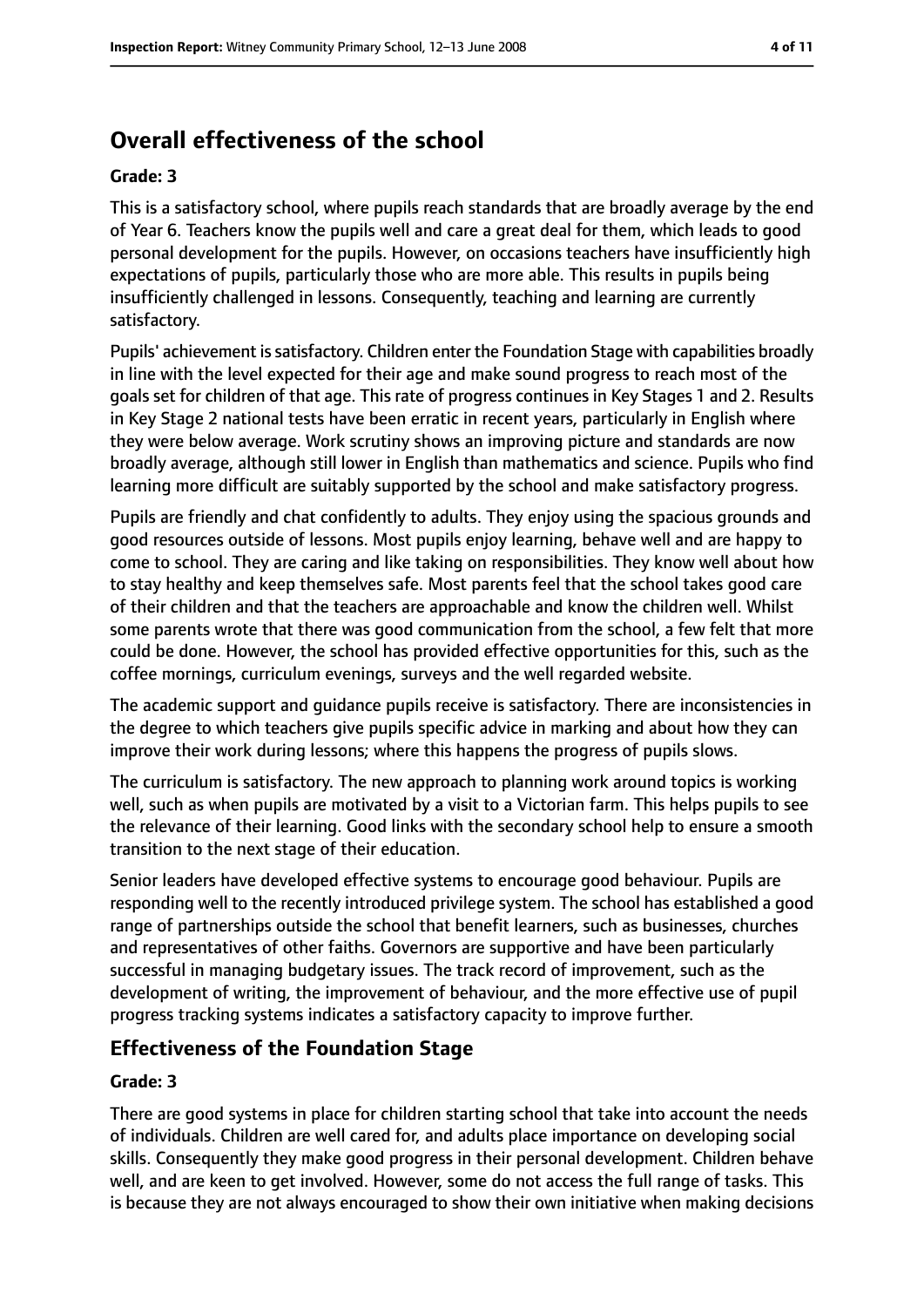about what they will do. Planning takes into account all the areas of learning, often around a topic such as 'Journeys'. Staff make good use of the information they gather on children's abilities to help them plan appropriately challenging tasks. Links between Foundation Stage and Year 1 staff are developing, especially for meeting the needs of more able children.

#### **What the school should do to improve further**

- Raise standards, particularly for English in Key Stage 2, and for high attaining pupils.
- Make sure teaching is consistently good by raising expectations the staff have of pupils, particularly the more able.
- Ensure that teachers give clear guidance to pupils about what they need to do to reach the next level of their learning.

A small proportion of schools whose overall effectiveness is judged to be satisfactory but with areas of underperformance will receive a monitoring visit by an Ofsted inspector before their next section 5 inspection.

# **Achievement and standards**

#### **Grade: 3**

Standards are broadly average at the end of key stages 1 and 2. At Key Stage 1 the dip in standards in mathematics in previous years has been successfully addressed. Similarly, the focus on providing good opportunities for writing has helped improve standards.

Standards in English were below average at Key Stage 2 in national tests in 2007. However, as a consequence of the school focusing on more accurate assessment through the year, standards are now improving and are broadly average, although not as strong as in mathematics and science. In mathematics and science, over a quarter of pupils reached the highest standards in 2007. In English fewer pupils reach the higher levels than might be expected at Key Stage 2. There are early signs that this is also improving because teachers now use assessment data more appropriately to set work that challenges these pupils.

Those supporting pupils with English as an additional language are well trained and provide good support, and consequently these pupils make better progress than their peers.

# **Personal development and well-being**

#### **Grade: 2**

Pupils' spiritual, moral, social and cultural development is good because they are mindful of the needs and beliefs of other people. Pupils enjoy coming to school and work together responsibly. Attendance has improved and is now in line with national figures. They value their friends and are keen to be involved with what the school offers, as shown by the number of pupils enthusiastically involved in the clubs and sports. Behaviour is good, although occasionally poor behaviour by a few can disrupt learning. However, most pupils are keen to earn their bronze, silver or gold badges as they climb the rungs of the 'Achievement and behaviour ladder'. Pupils focus well on their work and respond enthusiastically to a variety of tasks. They know who they can talk to if they are worried and say that any incidents are usually sorted out quickly and sensitively. Pupils make a good contribution to the community, and school council members say they feel valued and have helped to improve playground facilities. Pupils care for others and participate in raising funds for charity. The standard of basic skills along with some good opportunities to run school shops, helps prepare pupils satisfactorily for their future lives.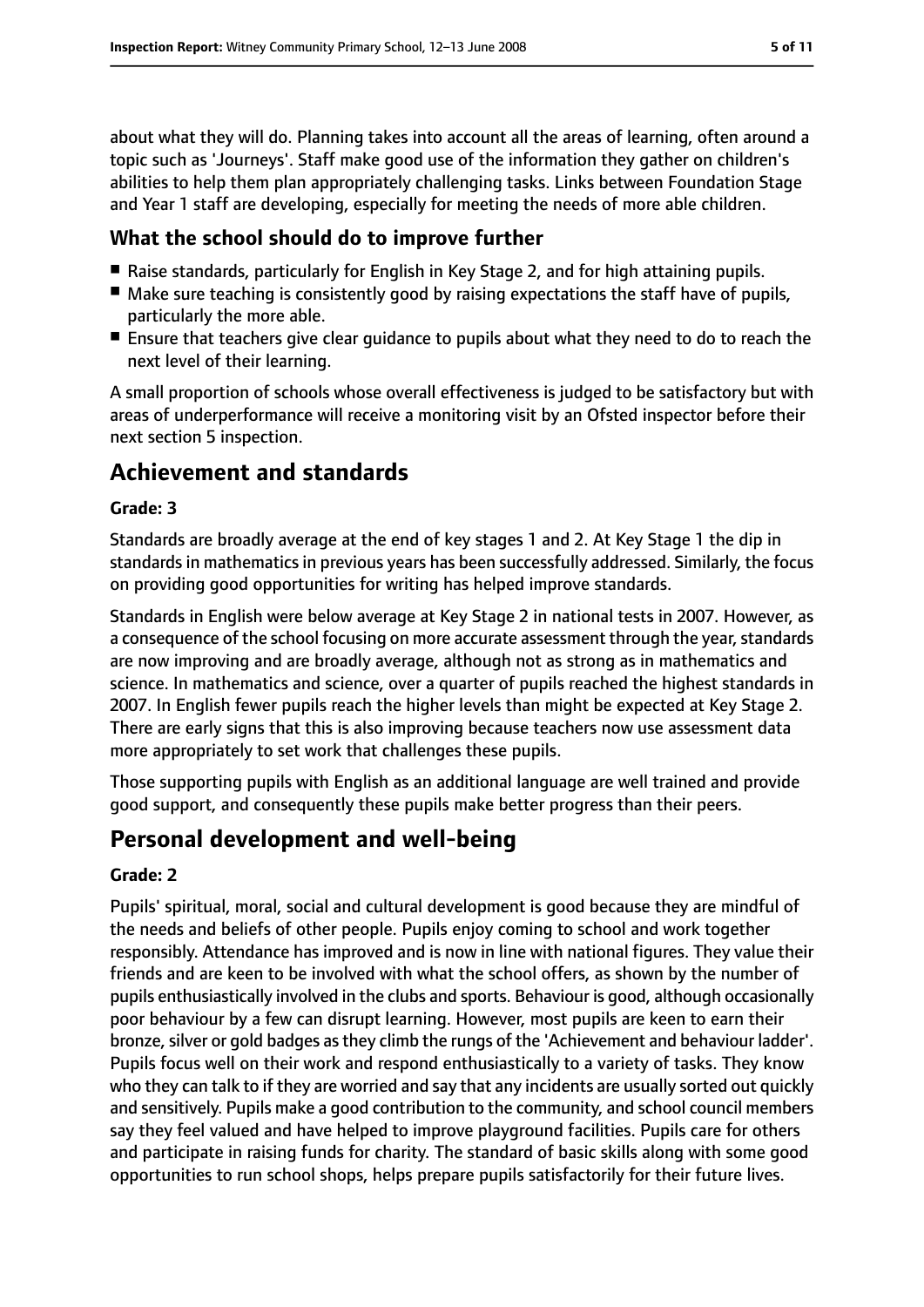# **Quality of provision**

# **Teaching and learning**

#### **Grade: 3**

The new topic approach is helping to ensure lessons are fun and enables pupils to understand why they need to develop particular skills. As a result, pupils have good attitudes to learning. In some lessons, teachers do not have sufficiently high enough expectations of pupils' work. In particular, the higher attaining pupils are insufficiently challenged in some lessons and their progress slows. In the best lessons, such as some mathematics lessons, pupils were encouraged to choose questions that would be challenging for them and this helped them to work at a suitable level. Occasionally, introductions are too long and some pupils become restless. Lessons include good opportunities for pupils to work in pairs and groups. Teaching assistants, working closely with teachers, effectively support pupils with moderate learning difficulties and those with disabilities.

#### **Curriculum and other activities**

#### **Grade: 3**

Provision for literacy and numeracy is satisfactory. The curriculum includes an increasing range of contexts that are engaging to particular groups, such as for boys' writing. In mathematics older pupils are taught in groups of similar abilities so that they receive work that is more closely tailored to their needs. Use is made of the computer suite for further developing pupils' mathematical skills and understanding. However, provision for the development of information, communication and technology skills in other subjects is not as good. Practical activities add to pupils' enjoyment, encouraging them to work together and share ideas. The creative approach to curriculum planning, and improving links across subjects is helping to put the development of skills into context. This is not yet consistent. The personal, social and health education programme promotes a healthy lifestyle, which influences the choices pupils make. Outside expertise and links with other schools and teachers, as well as residential trips, further extend experiences available to pupils and have a positive effect on personal development.

#### **Care, guidance and support**

#### **Grade: 3**

The school offers a good level of pastoral care and support to its pupils. Regular health and safety checks ensure pupils remain safe. However, academic guidance is only satisfactory. Recently introduced tracking systems help the school identify those pupils who require additional support. Numeracy and literacy targets have been introduced. However, these are not always linked to pupils' current work, are sometimes insufficiently challenging, particularly for higher attainers, and are not yet sufficiently focused to help pupils know how to improve. In a bid to involve pupils more actively in their learning, the school is encouraging pupils to review their own and each other's work and to evaluate their levels of success. The school identifies pupils with specific gifts and talents and is moving forward in establishing ways to best develop their capabilities.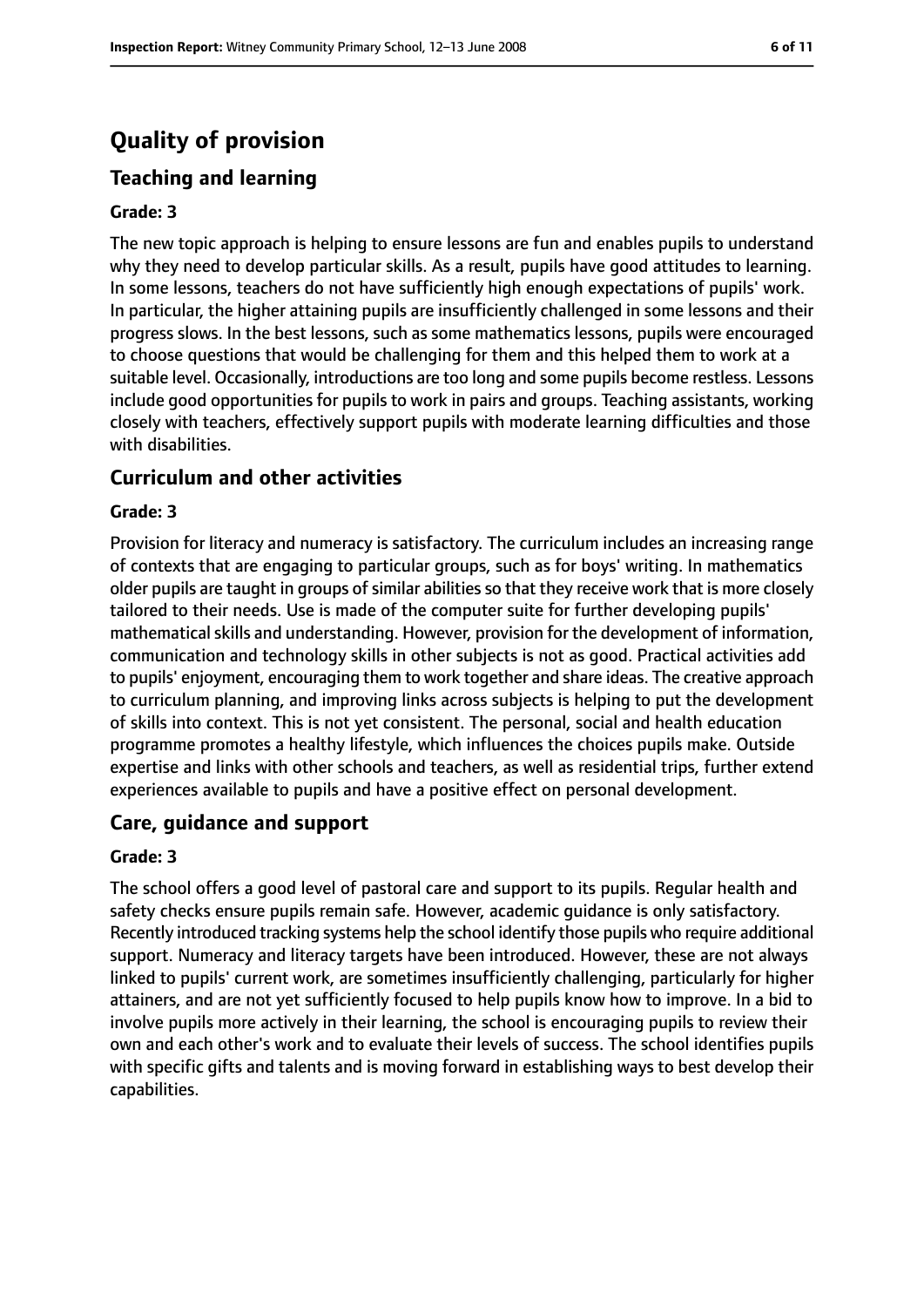# **Leadership and management**

#### **Grade: 3**

Senior leaders have worked effectively with the local authority, to identify and tackle many of the most appropriate issues to help pupils reach higher standards. This has ensured that the recent fall in English standards is being addressed. However, they have not yet ensured that all pupils are sufficiently challenged. Subject coordinators provide helpful analysis that leads to strategic decisions. For example, through increasing the opportunities to write for a greater variety of purposes, the standards of pupils' writing has improved. They are also an effective part of the evaluation process, although the lack of a deputy head has put an additional burden on all managers. This situation is being addressed. The governing body has recently been strengthened and fulfils its statutory duties; governance is satisfactory and improving. They provide suitable challenge alongside their loyal support, with a clear focus on raising standards further.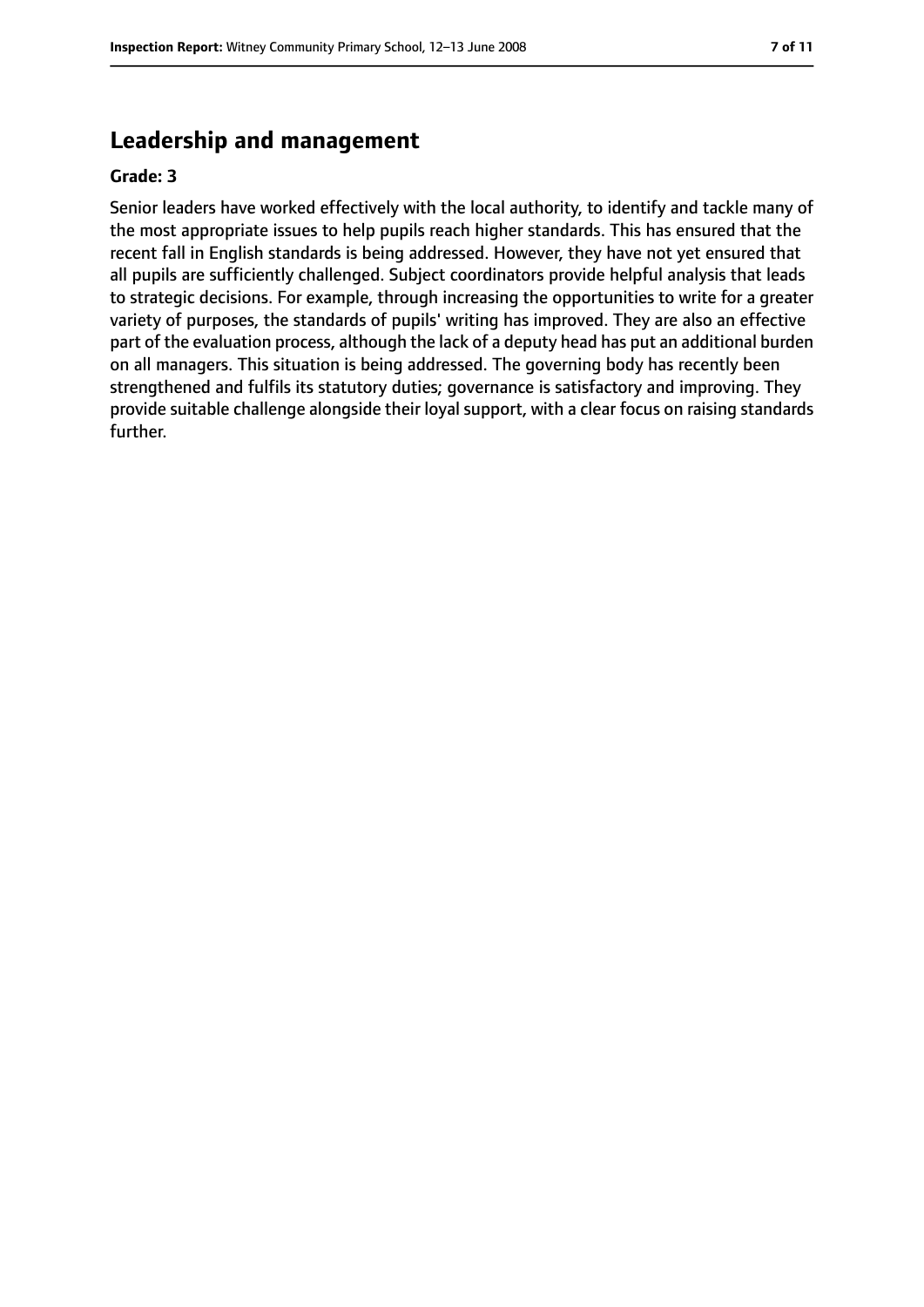**Any complaints about the inspection or the report should be made following the procedures set out in the guidance 'Complaints about school inspection', which is available from Ofsted's website: www.ofsted.gov.uk.**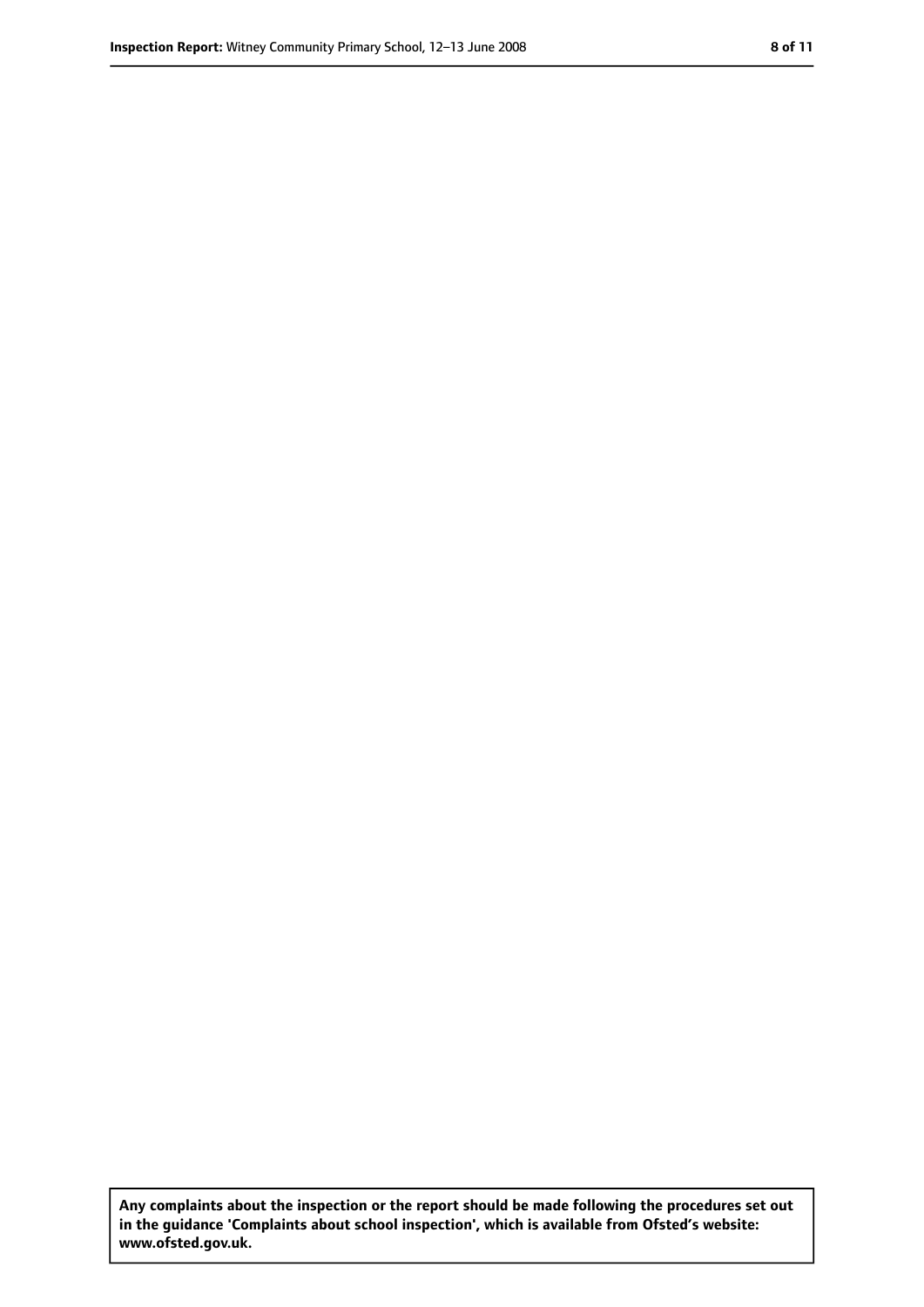# **Inspection judgements**

| $^{\backprime}$ Key to judgements: grade 1 is outstanding, grade 2 good, grade 3 satisfactory, and | School         |
|----------------------------------------------------------------------------------------------------|----------------|
| arade 4 inadeguate                                                                                 | <b>Overall</b> |

# **Overall effectiveness**

| How effective, efficient and inclusive is the provision of education, integrated<br>care and any extended services in meeting the needs of learners? |     |
|------------------------------------------------------------------------------------------------------------------------------------------------------|-----|
| Effective steps have been taken to promote improvement since the last<br>inspection                                                                  | Yes |
| How well does the school work in partnership with others to promote learners'<br>well-being?                                                         |     |
| The effectiveness of the Foundation Stage                                                                                                            |     |
| The capacity to make any necessary improvements                                                                                                      |     |

#### **Achievement and standards**

| How well do learners achieve?                                                                               |  |
|-------------------------------------------------------------------------------------------------------------|--|
| The standards <sup>1</sup> reached by learners                                                              |  |
| How well learners make progress, taking account of any significant variations between<br>groups of learners |  |
| How well learners with learning difficulties and disabilities make progress                                 |  |

### **Personal development and well-being**

| How good is the overall personal development and well-being of the<br>learners?                                  |  |
|------------------------------------------------------------------------------------------------------------------|--|
| The extent of learners' spiritual, moral, social and cultural development                                        |  |
| The extent to which learners adopt healthy lifestyles                                                            |  |
| The extent to which learners adopt safe practices                                                                |  |
| How well learners enjoy their education                                                                          |  |
| The attendance of learners                                                                                       |  |
| The behaviour of learners                                                                                        |  |
| The extent to which learners make a positive contribution to the community                                       |  |
| How well learners develop workplace and other skills that will contribute to<br>their future economic well-being |  |

#### **The quality of provision**

| How effective are teaching and learning in meeting the full range of the<br>learners' needs?          |  |
|-------------------------------------------------------------------------------------------------------|--|
| How well do the curriculum and other activities meet the range of needs<br>and interests of learners? |  |
| How well are learners cared for, guided and supported?                                                |  |

 $^1$  Grade 1 - Exceptionally and consistently high; Grade 2 - Generally above average with none significantly below average; Grade 3 - Broadly average to below average; Grade 4 - Exceptionally low.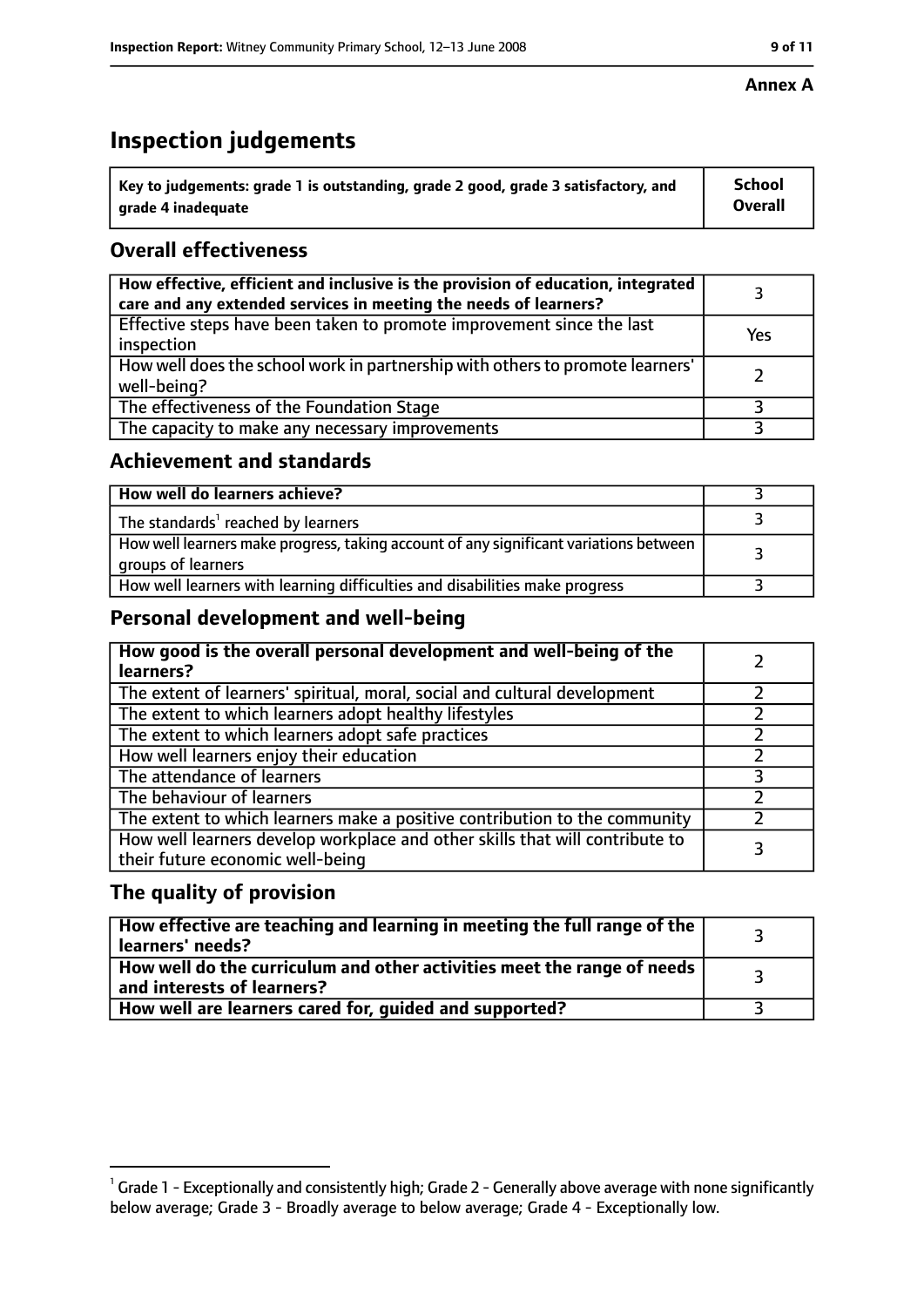# **Leadership and management**

| How effective are leadership and management in raising achievement<br>and supporting all learners?                                              |     |
|-------------------------------------------------------------------------------------------------------------------------------------------------|-----|
| How effectively leaders and managers at all levels set clear direction leading<br>to improvement and promote high quality of care and education |     |
| How effectively leaders and managers use challenging targets to raise standards                                                                 | 3   |
| The effectiveness of the school's self-evaluation                                                                                               |     |
| How well equality of opportunity is promoted and discrimination tackled so<br>that all learners achieve as well as they can                     | 3   |
| How effectively and efficiently resources, including staff, are deployed to<br>achieve value for money                                          | 3   |
| The extent to which governors and other supervisory boards discharge their<br>responsibilities                                                  | 3   |
| Do procedures for safequarding learners meet current government<br>requirements?                                                                | Yes |
| Does this school require special measures?                                                                                                      | No  |
| Does this school require a notice to improve?                                                                                                   | No  |